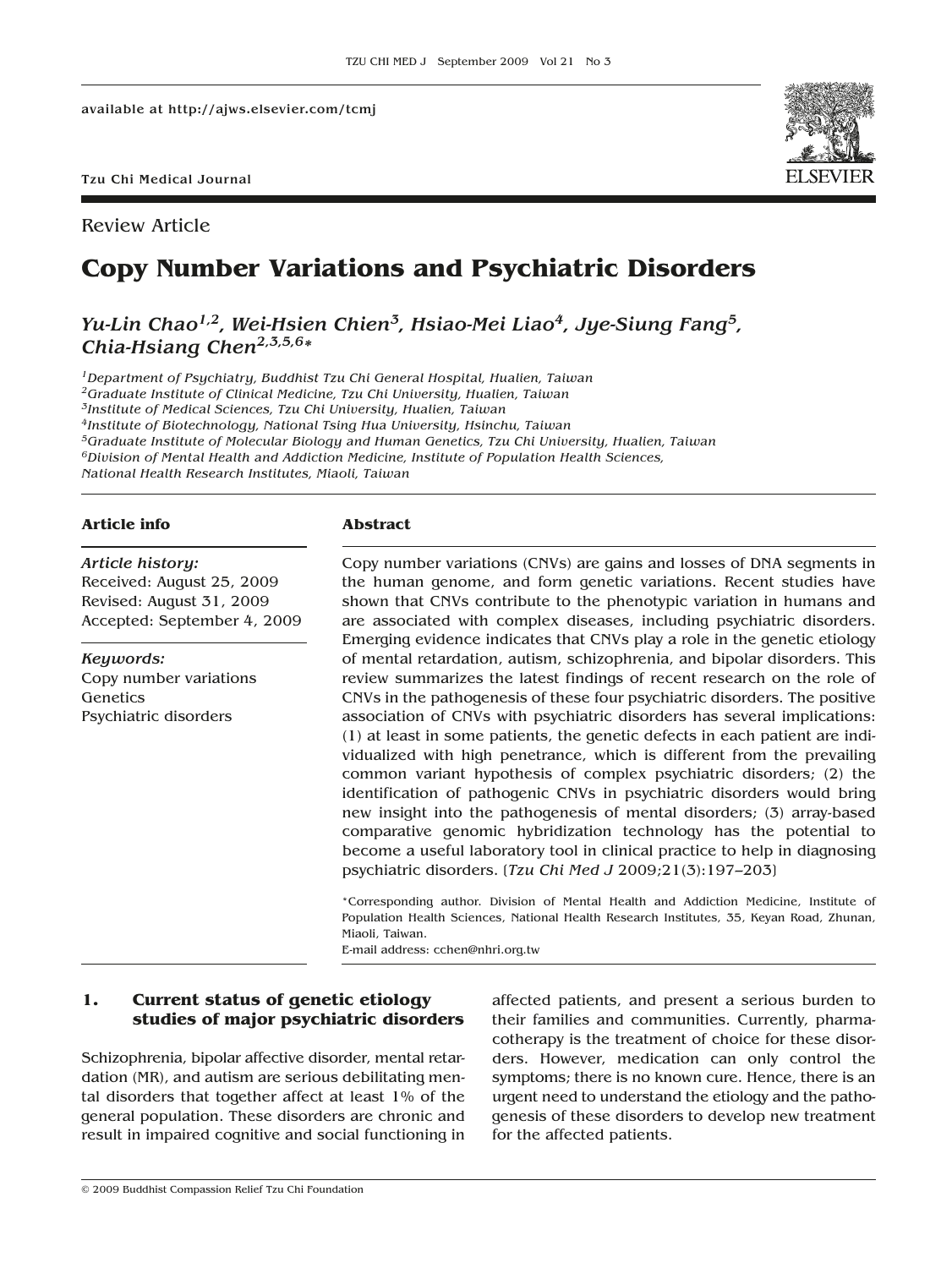The search for the etiology of psychiatric disorders is a challenging task. Family, twin, and adoption studies have demonstrated a high influence of genetic factors in the etiology of psychiatric disorders. However, except for a few cases, the genetic etiology of most patients remains elusive. The reasons for the difficulty in identifying the genetic defects related to psychiatric disorders can be attributed to the clinical heterogeneity and the etiological heterogeneity in patients with psychiatric disorders.

Currently, two hypotheses guide the strategy of the genetic study of psychiatric disorders: the multiple common variants hypothesis and the individualized rare mutation hypothesis [1–3]. The multiple common variants hypothesis is the prevailing one, and proposes that mental disorders are the joint results of common variants of multiple genes that surpass a certain threshold, with each common variant contributing a small-to-modest risk. Based on this theory, numerous case-control association studies of candidate genes have been conducted (4,5). Recently, with the availability of high throughput whole-genome single nucleotide polymorphism (SNP) genotyping technology, the genome-wide association study has become the state-of-the-art approach in searching for susceptible genes of common complex diseases [6–9].

In contrast to the common variants hypothesis, the individualized rare mutation hypothesis of psychiatric disorders postulates that psychiatric disorders are associated with rare mutations in certain important genes that have a high penetrance. These rare genetic mutations are highly individualized in affected patients; each patient has his own specific diseaseassociated mutation. Chromosomal abnormalities associated with psychiatric disorders provide a good example of the rare mutation hypothesis of complex psychiatric disorders. Numerous anecdotal case reports of chromosomal abnormalities associated with psychiatric disorders can be found in the literature [10–12]. Most chromosomal abnormalities found in psychiatric patients are individualized rare mutations, with only a few being recurrent.

The association of chromosomal aberrations with psychiatric disorders indicates that genomic rearrangement is one underlying genetic mechanism of psychiatric disorders, and that psychiatric disorders can also be considered as part of the genomic disorders. However, the yield of karyotyping analysis in psychiatric patients is low; less than 1% of patients with schizophrenia, and less than 5% of patients with autism were found to have disease-associated chromosomal abnormalities. The low frequency of chromosomal abnormalities in psychiatric patients can be partly attributed to the limited resolution of conventional karyotyping analysis in detecting chromosomal deletion and duplication, collectively known as copy number variations (CNVs). Recently, the development of whole genome array-based comparative genomic hybridization (array CGH) technology has greatly facilitated the detection of submicroscopic CNVs, due to its improved resolution; this is also known as the molecular karyotyping method [13,14].

Accumulating evidence, using array CGH, suggests that CNVs play an important role in the pathogenesis of psychiatric disorders. This review aims to summarize the latest findings of recent research on the role of CNVs in the genetic etiology of major psychiatric disorders, including MR, schizophrenia, bipolar disorders, and autism.

#### **2. Population genetics of CNVs**

CNVs are defined as gains and losses of DNA segments in the human genome, and cause human genome variations. The human genome has a high content of repetitive sequences that function as mediators to facilitate the formation of CNVs via unequal crossover [15–17]. Theoretically, the size of CNV can range from several base pairs to megabase pairs; however, in the current literature, the size of CNV is usually defined as larger than 1 kb. Three major platforms of array CGH that differ in the design of the probes are currently used to detect CNVs, including oligonucleotidebased array [18], SNP array [19–21], and bacterial artificial chromosome-based array [22–24].

One recent study systematically investigated the occurrence of CNVs across the human genome in 270 multiethnic subjects from the HapMap project, which provides an update overview of the population genetics of CNVs. This study identified 3.048 CNVs from 270 subjects, and 76% of these CNVs were larger than 10 kb, while 64% of the CNVs were from 5 to 10 kb. CNVs larger than 50 kb were rare in this sample. Approximately half of the CNVs (1320 of 3048) were observed in multiple unrelated individuals, with the population frequency larger than 1%; these are referred to as copy number polymorphisms. As to the rare CNVs that accounted for the other half of the CNVs found in this study, the researchers found that the majority of rare CNVs (50 out of 60) were inherited from their parents [25]. Another study examined the CNVs in 300 Han Chinese from Taiwan and found some characteristic CNVs for this sample, suggesting that different populations have their own characteristic CNVs; this should be taken into consideration when conducting CNV studies in different populations [26].

CNVs contribute to genomic diversity and may influence the expression of genes located in and near the CNV regions. Hence, CNVs have a broad influence on the phenotypic spectrum of human traits, including human diseases. CNVs associated with human diseases are referred to as pathogenic CNVs, and the related diseases are known as genomic disorders.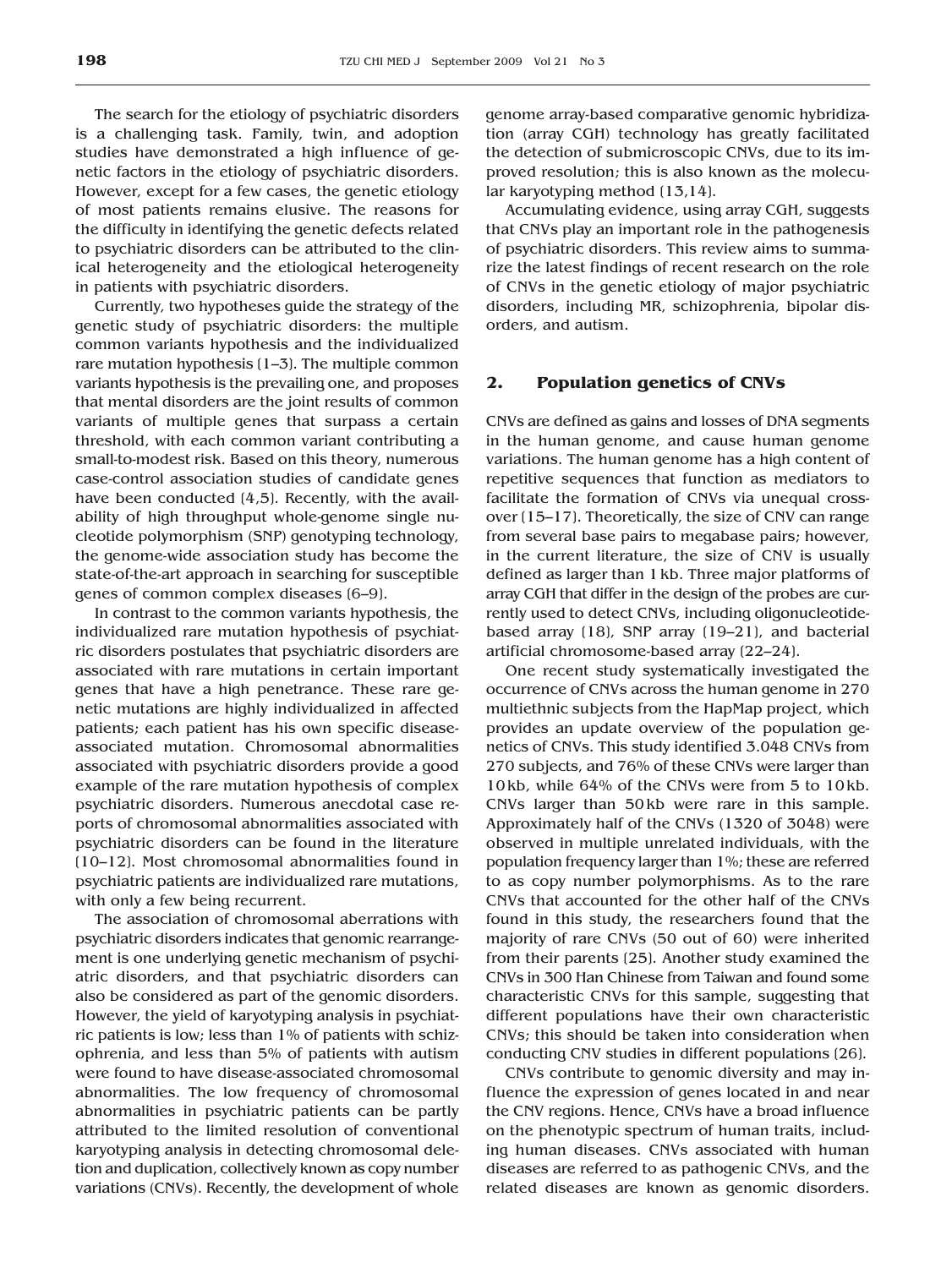Genomic disorders are not new; several rare genetic diseases have been known to be associated with CNVs, such as Charcot-Marie-Tooth disease type 1A, hereditary neuropathy with liability to pressure palsies [27], Bardet-Bidle syndrome [28], Smith-Magenis syndrome (29), velocardiofacial syndrome, and Williams-Beuren syndrome (30). With the employment of array CGH technology, recent studies have discovered that submicroscopic CNVs play a role in the genetic mechanism of common complex diseases, especially in sporadic cases [31]. For example, CNVs were reported to be associated with autoimmune diseases, such as systemic lupus erythematosus, psoriasis, Crohn's disease, rheumatoid arthritis, and diabetes mellitus type 1 [32]. Notably, accumulating data suggest that CNVs also play an essential role in neurodevelopmental disorders [33]. The association of CNVs with psychiatric disorders will be elaborated on in the following sections.

### **3. CNV and MR**

MR is a childhood-onset neurodevelopmental disorder characterized by reduced intellectual function that results in learning disability and impaired social adaptation. It is a highly heterogeneous disorder with a prevalence of 1–3% in the general population, and males are more often affected than females [34]. Approximately 10% of MR is due to gross chromosomal abnormalities, including chromosomal number aberrations, reciprocal translocation, insertions, and deletions [35–37]. The advent of array CGH has increased the detection of cryptic chromosomal imbalances in MR that was not possible using routine karyotype analysis [38,39].

Two studies discovered gains and losses of DNA in 13–21% of patients with apparently balanced translocation and an abnormal phenotype [40,41]. One study reported that in 117 karyotypically-normal patients diagnosed with unexplained MR (mild to severe) and/or congenital malformations, 18 pathogenic CNVs and nine potentially pathogenic CNVs were identified [42]. In a multicenter study, McMullan et al reported that 15% of 120 unexplained MR patients were found to have *de novo* CNVs [43]. Taken together, these studies support the utility of array CGH in detecting the chromosomal imbalances associated with MR and congenital anomalies, and the diagnostic yield has been increased by an additional 8–17% [44].

Three studies reported that recurrent microdeletions at 16p11.2 account for around 1% of autism. Interestingly, in a screening of 4284 patients with MR or multiple congenital anomalies, 22 individuals were found to have a 16p11.2 deletion. These individuals were not found to have autism, suggesting that subjects with a 16p11.2 microdeletion may have varied clinical presentations ranging from MR, autism, learning and speech problems, to a normal phenotype [45].

Although array CGH is a useful tool to detect CNVs, it is sometimes difficult to distinguish the pathogenic from the benign. Webber's group used a novel, statistically robust approach that forges links between 148 MR-associated CNVs and phenotypes from around 5000 mouse gene knockout experiments. Using this approach, they were able to identify 78 candidate genes that may contribute to MR and related phenotypes [46].

#### **4. CNV and autism**

Autism was first described by Leo Kanner in 1943 as a childhood neurodevelopmental disorder [47]. The term is one of the diagnoses within the category of pervasive developmental disorders, which also includes Rett syndrome, pervasive developmental disorders not otherwise specified, and Asperger's syndrome. These diseases are also known as autism spectrum disorders (ASDs). The prevalence is 0.1–0.2% for autism and 0.6% for ASDs [48]. Family, twin and adoption studies have shown that the genetic factor plays an important role in the etiology of ASDs; the estimated heritability of ASDs is approximately 90% [49,50].

The genetic underpinnings of ASDs are complex and remain largely unknown. Cytogenetic studies have shown that chromosomal structural aberrations such as translocation, inversion, deletion, and duplication account for approximately 3–5% of autism cases [19,51]. The employment of array CGH in the genetic study of ASDs revealed several novel submicroscopic CNVs associated with ASDs.

Three recent studies reported that a recurrent microdeletion at chromosome 16p11.2 is an important CNV associated with autism. Weiss et al found that around 1% of idiopathic and non-syndromic autism cases carried a ∼593 kb microdeletion and a reciprocal duplication among a sample of multiplex families in the Autism Genetic Resource Exchange [21]. Kumar et al also discovered this recurrent microdeletion at 16p11.2 in around 0.6% of autism cases (absent in all controls) [22]. Marshall et al reported the same 16p11.2 microdeletion in around 1% of their sample that contained 427 unrelated ASD cases [20].

Duplication of chromosome 15q11-q13 accounts for another 1–3% of ASDs, and is the most frequently found duplication in ASDs. The parental origin of the duplication can influence the phenotype of the affected patients [52]. Maternally derived duplications of chromosome 15q11–q13 confer a high risk of ASD (> 85%), in contrast to paternally derived duplications whose effects can range from none to mild developmental and cognitive impairment [51,53].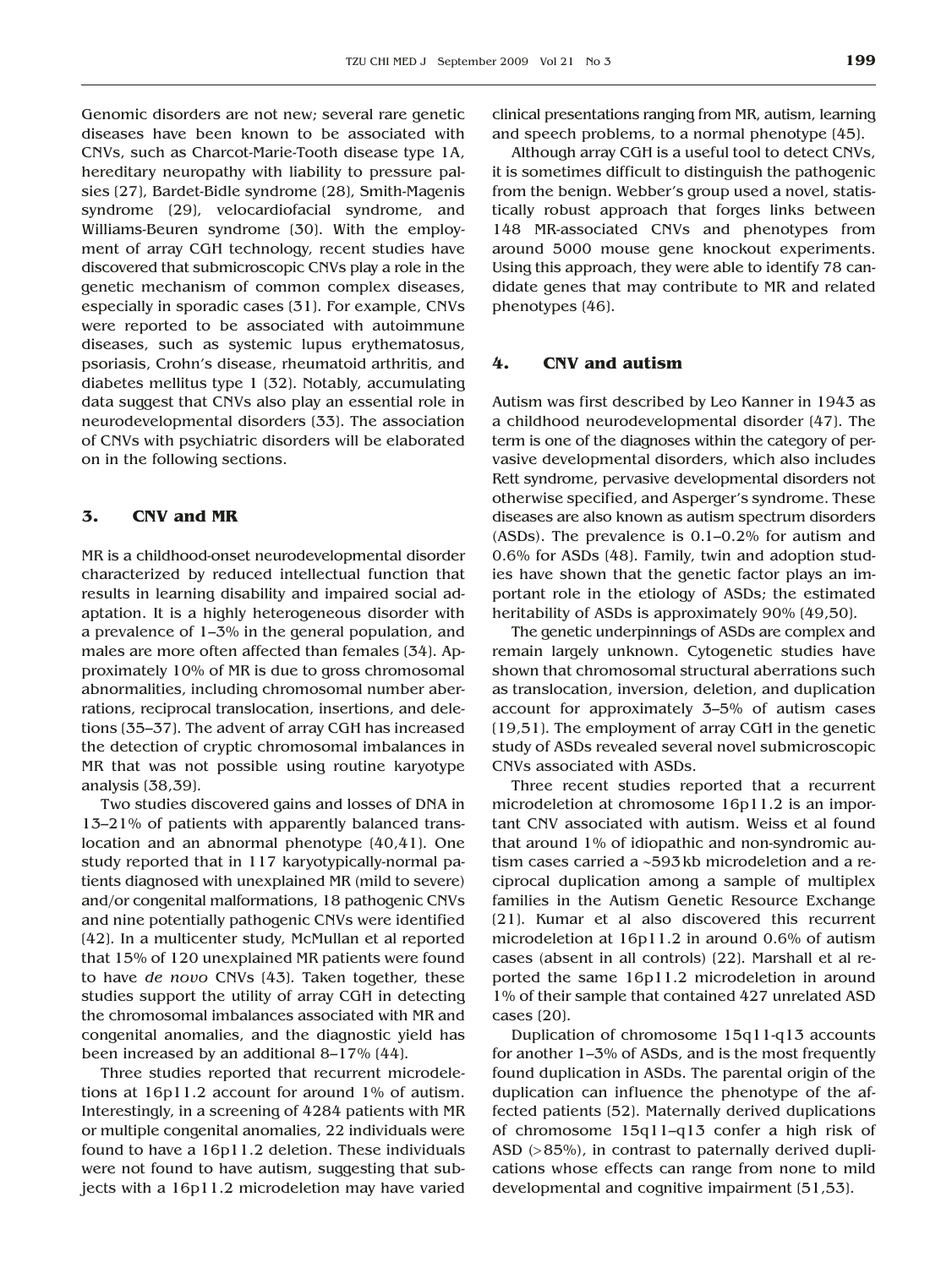Many rare genomic disorders, such as William syndrome (deletion at 7q11.23), Potocki-Lupski syndrome (duplication at 17p11.2), velocardiofacial syndrome/DiGeorge syndrome (deletion at 22q11.2), Prader-Willi syndrome (paternal deletion at 15q11.2-13) and Angelman syndrome (maternal deletion at 15q11.2-13) also present with ASD-like phenotypes. For example, more than 90% cases of Potocki-Lupski syndrome show features of ASD [53], and approximately 25% of patients with velocardiofacial syndrome/DiGeorge syndrome have psychiatric manifestations that include schizophrenia, attentiondeficit hyperactivity disorder, and ASDs [54]. Taken together, these data indicate that some CNVs are disease-specific, while others have pleiotropic effects that affect many organs and tissues in affected patients, and lead to various clinical symptoms.

CNVs associated with autism can help identify susceptibility genes to autism; genes located at or near the CNV regions can be considered as candidate genes of autism. For example, ubiquitin protein ligase E3A (UBE3A) and gamma-aminobutyric acid A receptor beta 3 within the 15q11-q13 were reported as autism susceptibility genes [52,55]. The SHANK3 gene, located within a recurrent deletion at 22q13 associated with autism, was also reported to be a susceptibility gene of autism (18,56,57). In an analysis of genome-wide CNVs detected from a cohort of 1336 ASD cases and 1110 controls of European ancestry, the NRGN1 and ASTN2 genes that encode neuronal cell-adhesion molecules, and the UBE3A, PARK2, and FBXO40 genes (58), the post-synaptic density genes, SHANK3, NLGN4, and NRXN1-PSD, and the synapse complex genes, DPP6, DPP10 and PCDH9, were found to be implicated in conferring susceptibility to autism in the CNV study by Marshall et al [20]. Neurexin 1 (NRXN1) at chromosome 11p12-13 was also considered as a candidate gene of autism in a family-based genome-wide linkage and CNV analysis by the Autism Genome Project Consortium [19].

## **5. CNV and schizophrenia and bipolar disorders**

Schizophrenia is a devastating lifetime brain disorder, characterized by hallucinations, delusions and cognitive deficits, beginning in late adolescence. Schizophrenia is also a complex genetic disorder with an estimated heritability up to 80% [59]. In spite of the high heritability, studies searching for genes linked to schizophrenia have been unsuccessful. The results from previous genome-wide linkage and casecontrol association studies have not been as compelling and consistent as those for other complex diseases, such as type 1 and type 2 diabetes mellitus. Even the most powerful method, the genome-wide association study, could not find a consistent susceptibility gene for schizophrenia. Recently, several reports supporting the association between CNVs and schizophrenia have been published. In this section, we will discuss the evidence, possible mechanisms, and implications of CNVs on the genetics of schizophrenia.

Several research groups from North America, South Africa and Europe found strong evidence that patients with schizophrenia carried an increased burden of rare (frequency  $\langle 1\% \rangle$  and large ( $> 100$  kb) CNVs. One study reported that 15% of cases and 20% of young-onset (< 18 years old) cases were found to have novel CNVs, versus 5% of controls in the first phase of the study. The proportion of these structural variants was 23% in childhood-onset cases versus 13% in their parents as controls in the second phase of the study, using independently replicated groups of subjects [60]. The other group found that the frequency of *de novo* CNVs in sporadic schizophrenia was 10% versus 1.3% in controls [61]. The authors suggested that a rare *de novo* germ line mutation of CNV events contributes to the vulnerability to schizophrenia. In addition to the *de novo* CNVs, several recurrent CNVs at 1q21.1, 15q11.2, 15q13.3 and 22q11.2 were found in several studies with a large sample size. The frequency of recurrent CNVs at these "hot" loci was found in around 0.2–0.6% of schizophrenia patients, with an estimated odds ratio from 3 to 25 [62–64]. Nevertheless, one study showed a negative association between CNVs and schizophrenia in a Han Chinese population [65]. The discrepant results may be due to the sample size of this study (155 patients *vs.* 187 controls), or to the heterogeneity of the genetic etiology of schizophrenia in different populations.

In contrast to the often contradictory findings of traditional linkage and association studies, most studies on CNVs in schizophrenia are consistent with each other. The identification of CNVs associated with schizophrenia may also shed some light on the pathogenesis of schizophrenia, which can be revealed through the change in gene dosage by deletion, duplication, truncation, or the formation of a chimera gene in the CNV regions. For example, the gene dosage of CNTNAP2 encodes a transmembrane protein of the neurexin superfamily that mediates cell-cell interactions in the nervous system, and was associated with schizophrenia and epilepsy [66]. Recently, multiple deletions affecting NRXN1 exons that confer a risk of schizophrenia were reported by Rujescu et al [67]. Besides NRXN1, three additional candidate genes (MYT1L, CTNND2 and ASTN2) disrupted by rare CNVs in schizophrenic patients were reported by Vrijenhoek et al [68]. Using pathway analysis, Walsh et al [60] found that rare schizophrenia-associated CNVs disproportionately occurred at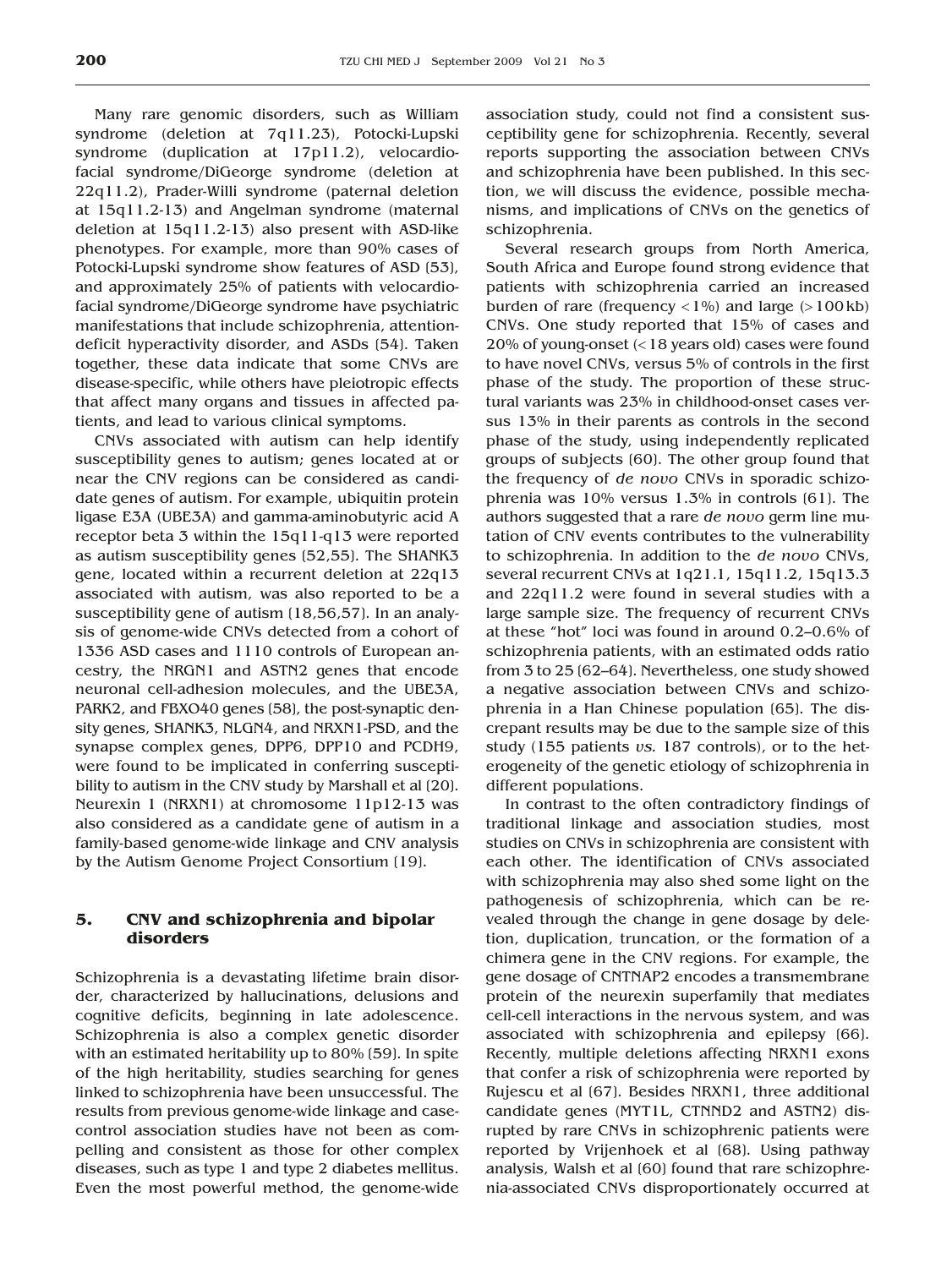signaling networks controlling neurodevelopment, including neuregulin and glutamate pathways. However, this result was not supported by another group [69]. The pathogenesis of CNVs associated with schizophrenia may not be as straightforward as the disruption, or the gene dosage changes of candidate genes. Other mechanisms, such as altered gene expression, epigenetic modulation, pleiotropic effects and second hit mutations, may also be involved.

The association between CNVs and bipolar disorder has been relatively less reported. Lachman et al reported a nominally significant association of the CNV containing GSK3β with bipolar disorder (*p*= 0.002) [70]. One genome-wide CNV survey showed increased singleton deletions (deletions that appear only once in the dataset) in bipolar disorder (cases, 16.2% *vs.* controls, 12.3%; *p*= 0.007 with permutation). Moreover, a marginally greater overall burden of CNVs in patients with an earlier age  $\ll 18$  years old) at onset of mania was observed in the study (younger onset, 18.9% *vs*. older onset, 14.7%; *p*= 0.05) [71]. Based on this initial evidence, rare CNVs may also play a role in genetic vulnerability to bipolar disorder. Further studies with a large sample size are needed to address this issue.

## **6. Implications and perspectives of CNV in psychiatric disorders**

What are the implications of the positive association of CNVs with psychiatric disorders? First, rare CNVs with high penetrance in the studies mentioned above support the "common disease, rare variants" hypothesis, which may indicate a growing paradigm shift from the "common disease, common variants" hypothesis in the genetic model of complex psychiatric disorders. The "common disease, common variants" hypothesis can explain the observed decline in the risk of recurrence of psychiatric disorders with the increased genetic distance from affected individuals. However, several features of psychiatric disorders support the "multiple rare alleles" model: (a) occasionally, families have been severely affected, but no closely affected relatives were found; (b) increased paternal age is associated with an increased risk of psychiatric disorders, which is compatible with the increased rate of *de novo* germ line mutations with advancing paternal age; (c) decreased fecundity of psychiatric patients that would lead to a diminishment of disease-associated alleles does not reduce the incidence and the prevalence of psychiatric disorders, which can be explained by the ongoing *de novo* mutations in affected patients [72]. The association of CNVs with psychiatric disorders lends support to the multiple rare variants hypothesis of psychiatric disorders. It is noteworthy that the two

models are not mutually exclusive; they may be present in different subgroups of patients under the same psychiatric diagnosis.

Second, some patients with different psychiatric diagnoses shared a common CNV region associated with their disease, suggesting that there might be some common pathogenetic pathways underlying different psychiatric symptoms. For example, a common CNV at 16p11.2 was found in both schizophrenia and autism, with deletion in autism and duplications in schizophrenia. It is thus proposed that schizophrenia and autism are disorders of the "social brain", but at opposite ends of the same spectrum. As schizophrenia and other psychotic disorders result from "overdevelopment" of the social brain, ASD reflects underdevelopment [73].

Third, the mysteries of the origin and nature of CNVs are still unsolved. What is known is that certain human genomic regions are prone to recurrent CNV formation. Notably, genes involved in brain development and synaptic plasticity are overrepresented at sites of CNVs [74]. From the viewpoint of evolution, the observation that this instability in humans is recent in origin and tolerated at neural gene-rich sites may account for the development of intelligence in hominids. In other words, a relaxed control from brain function-associated regions of the human genome may result in our unique creativity and language ability. But mental disorders like schizophrenia, MR, bipolar disorder, and autism may be a heavy price to pay for a smarter brain. It has been noted that environment stressors such as famine and/or severe psychological stress may increase CNV mutation rates either globally or at targeted genomic regions [75–77].

Finally, only CNVs greater than 50–100 kb have been assayed to date, and there are still many more loci and biological functions to be assessed. So far, the CNVs account for perhaps only 2–4% of schizophrenia [78], and this varies with different populations. CNV studies provide a complementary approach to traditional SNP-based analyses, and may help us to uncover a part of the puzzling "missing heritability" in psychiatric genetics [79].

#### **7. Summary**

CNVs of genomic DNA are not new; they are already present in our genome. With the development of the new technology of array CGH, we are able to detect submicroscopic CNVs and start to understand their association with complex disorders, including mental disorders. If CNVs can account for 5–10% of the genetic etiology of psychiatric patients, the array CGH would have a potential to be used as a laboratory test to help in the clinical diagnosis of psychiatric patients in clinical practice. In addition, studying the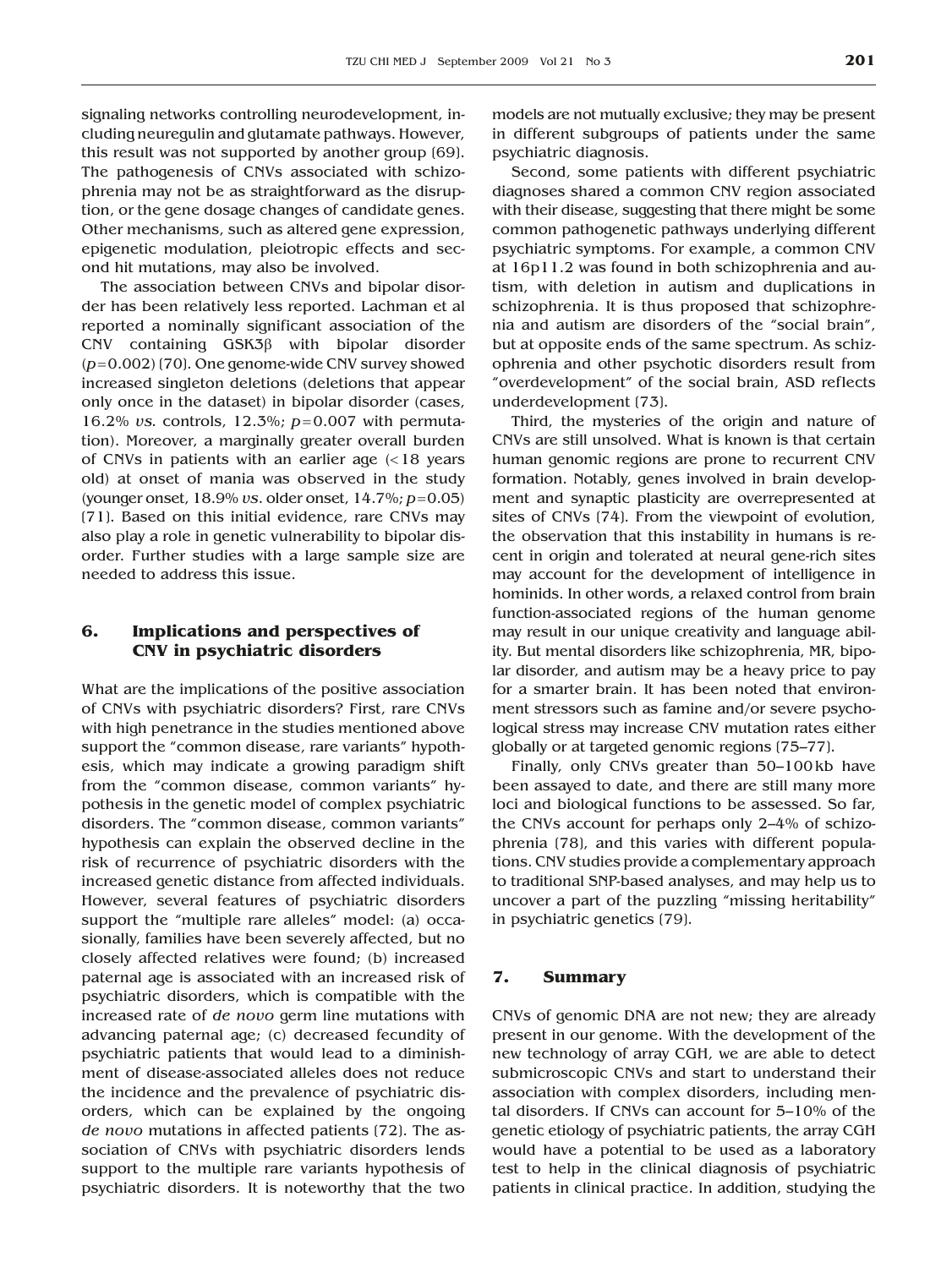impact of CNVs on the gene expression profile of affected patients would bring new insight into the pathogenesis of psychiatric disorders. This would contribute to the development of new treatments for psychiatric disorders in the future.

## **References**

- 1. Becker KG. The common variants/multiple disease hypothesis of common complex genetic disorders. *Med Hypotheses* 2004;62:309–17.
- 2. Alaerts M, Del-Favero J. Searching genetic risk factors for schizophrenia and bipolar disorder: learn from the past and back to the future. *Hum Mutat* 2009;30:1139–52.
- 3. Williams HJ, Owen MJ, O'Donovan MC. Schizophrenia genetics: new insights from new approaches. *Br Med Bull* 2009;91:61–74.
- 4. Bertram L. Genetic research in schizophrenia: new tools and future perspectives. *Schizophr Bull* 2008;34:806–12.
- 5. Sun J, Kuo PH, Riley BP, Kendler KS, Zhao Z. Candidate genes for schizophrenia: a survey of association studies and gene ranking. *Am J Med Genet B Neuropsychiatr Genet* 2008;147B:1173–81.
- 6. Khoury MJ, Bertram L, Boffetta P, et al. Genome-wide association studies, field synopses, and the development of the knowledge base on genetic variation and human diseases. *Am J Epidemiol* 2009;170:269–79.
- 7. Potkin SG, Turner JA, Guffanti G, et al. Genome-wide strategies for discovering genetic influences on cognition and cognitive disorders: methodological considerations. *Cogn Neuropsychiatry* 2009;14:391–418.
- 8. O'Donovan MC, Craddock NJ, Owen MJ. Genetics of psychosis; insights from views across the genome. *Hum Genet* 2009;126:3–12.
- 9. Cichon S, Craddock N, Daly M, et al. Genome-wide association studies: history, rationale, and prospects for psychiatric disorders. *Am J Psychiatry* 2009;166:540–56.
- 10. Blackwood DH, Thiagarajah T, Malloy P, Pickard BS, Muir WJ. Chromosome abnormalities, mental retardation and the search for genes in bipolar disorder and schizophrenia. *Neurotox Res* 2008;14:113–20.
- 11. MacIntyre DJ, Blackwood DH, Porteous DJ, Pickard BS, Muir WJ. Chromosomal abnormalities and mental illness. *Mol Psychiatry* 2003;8:275–87.
- 12. Martin CL, Ledbetter DH. Autism and cytogenetic abnormalities: solving autism one chromosome at a time. *Curr Psychiatry Rep* 2007;9:141–7.
- 13. Bejjani BA, Shaffer LG. Clinical utility of contemporary molecular cytogenetics. *Annu Rev Genomics Hum Genet* 2008;9:71–86.
- 14. Shinawi M, Cheung SW. The array CGH and its clinical applications. *Drug Discov Today* 2008;13:760–70.
- 15. Hastings PJ, Ira G, Lupski JR. A microhomology-mediated break-induced replication model for the origin of human copy number variation. *PLoS Genet* 2009;5:e1000327.
- 16. Lupski JR. Genome structural variation and sporadic disease traits. *Nat Genet* 2006;38:974–6.
- 17. Stankiewicz P, Lupski JR. The genomic basis of disease, mechanisms and assays for genomic disorders. *Genome Dyn* 2006;1:1–16.
- 18. Sebat J, Lakshmi B, Malhotra D, et al. Strong association of de novo copy number mutations with autism. *Science* 2007;316:445–9.
- 19. Szatmari P, Paterson AD, Zwaigenbaum L, et al. Mapping autism risk loci using genetic linkage and chromosomal rearrangements. *Nat Genet* 2007;39:319–28.
- 20. Marshall CR, Noor A, Vincent JB, et al. Structural variation of chromosomes in autism spectrum disorder. *Am J Hum Genet* 2008;82:477–88.
- 21. Weiss LA, Shen Y, Korn JM, et al. Association between microdeletion and microduplication at 16p11.2 and autism. *N Engl J Med* 2008;358:667–75.
- 22. Kumar RA, KaraMohamed S, Sudi J, et al. Recurrent 16p11.2 microdeletions in autism. *Hum Mol Genet* 2008; 17:628–38.
- 23. Christian SL, Brune CW, Sudi J, et al. Novel submicroscopic chromosomal abnormalities detected in autism spectrum disorder. *Biol Psychiatry* 2008;63:1111–7.
- 24. Jacquemont ML, Sanlaville D, Redon R, et al. Array-based comparative genomic hybridisation identifies high frequency of cryptic chromosomal rearrangements in patients with syndromic autism spectrum disorders. *J Med Genet* 2006; 43:843–9.
- 25. McCarroll SA, Kuruvilla FG, Korn JM, et al. Integrated detection and population-genetic analysis of SNPs and copy number variation. *Nat Genet* 2008;40:1166–74.
- 26. Lin CH, Li LH, Ho SF, et al. A large-scale survey of genetic copy number variations among Han Chinese residing in Taiwan. *BMC Genet* 2008;9:92.
- 27. Boerkoel CF, Inoue K, Reiter LT, Warner LE, Lupski JR. Molecular mechanisms for CMT1A duplication and HNPP deletion. *Ann N Y Acad Sci* 1999;883:22–35.
- 28. Katsanis N, Lupski JR, Beales PL. Exploring the molecular basis of Bardet-Biedl syndrome. *Hum Mol Genet* 2001; 10:2293–9.
- 29. Elsea SH, Girirajan S. Smith-Magenis syndrome. *Eur J Hum Genet* 2008;16:412–21.
- 30. Schubert C. The genomic basis of the Williams-Beuren syndrome. *Cell Mol Life Sci* 2009;66:1178–97.
- 31. Lupski JR. Genomic rearrangements and sporadic disease. *Nat Genet* 2007;39:S43–7.
- 32. Schaschl H, Aitman TJ, Vyse TJ. Copy number variation in the human genome and its implication in autoimmunity. *Clin Exp Immunol* 2009;156:12–6.
- 33. Lee JA, Lupski JR. Genomic rearrangements and gene copy-number alterations as a cause of nervous system disorders. *Neuron* 2006;52:103–21.
- 34. Leonard H, Wen X. The epidemiology of mental retardation: challenges and opportunities in the new millennium. *Ment Retard Dev Disabil Res Rev* 2002;8:117–34.
- 35. Moser HW. Genetic causes of mental retardation. *Ann N Y Acad Sci* 2004;1038:44–8.
- 36. Chelly J, Khelfaoui M, Francis F, Chérif B, Bienvenu T. Genetics and pathophysiology of mental retardation. *Eur J Hum Genet* 2006;14:701–13.
- 37. Raymond FL, Tarpey P. The genetics of mental retardation. *Hum Mol Genet* 2006;15:110–6.
- 38. De Ravel T, Devriendt K, Fryns JP, Vermeesch J. What's new in karyotyping? The move towards array comparative genomic hybridisation (CGH). *Eur J Pediatr* 2007;166:637–43.
- 39. Madrigal I, Rodríguez-Revenga L, Armengol L, et al. X-chromosome tiling path array detection of copy number variants in patients with chromosome X-linked mental retardation. *BMC Genomics* 2007;8:443.
- 40. Baptista J, Mercer C, Prigmore E, et al. Breakpoint mapping and array CGH in translocations: comparison of a phenotypically normal and an abnormal cohort. *Am J Hum Genet* 2008;82:927–36.